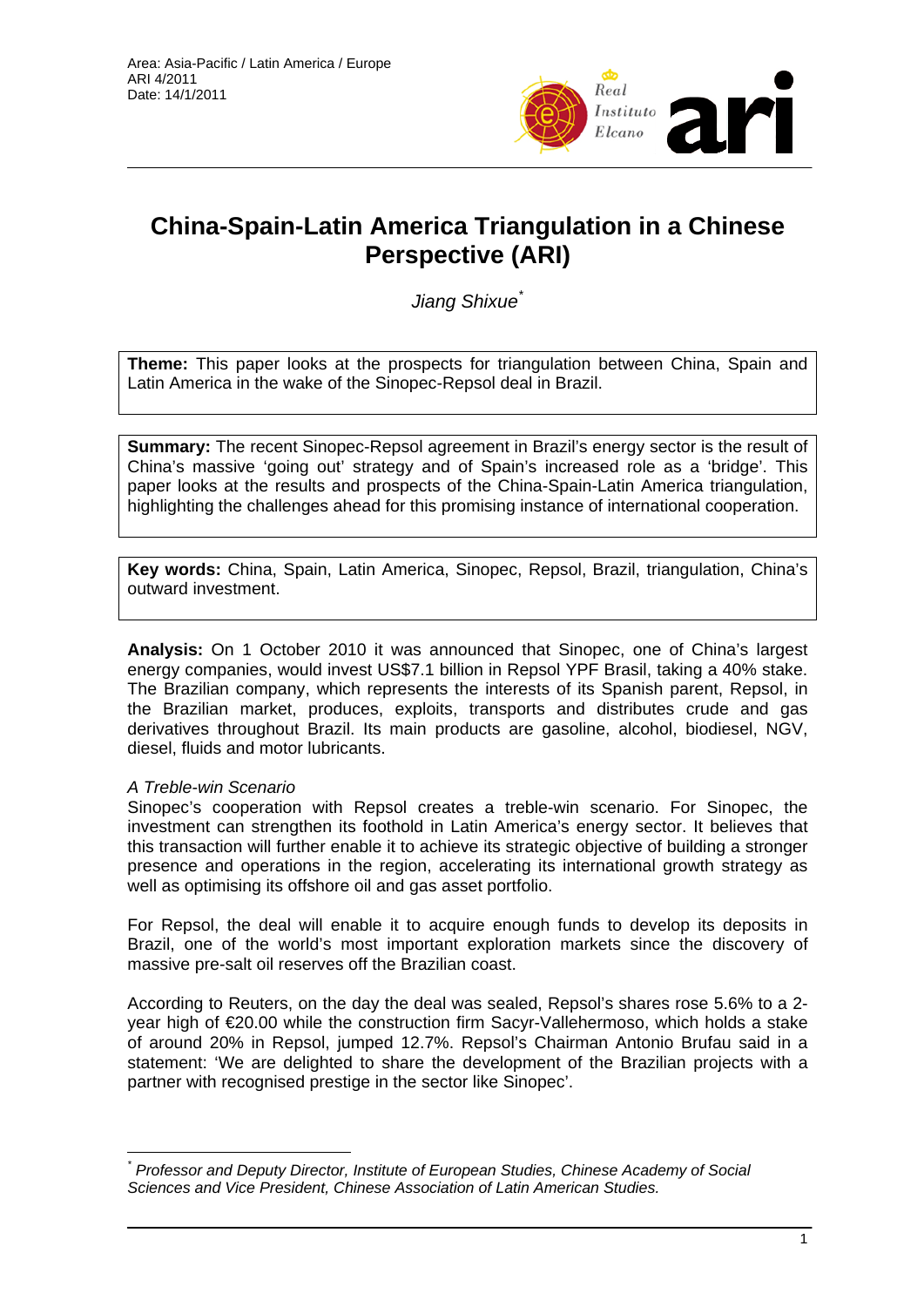

The Sinopec-Repsol deal is also positive for Brazil, which has been looking for foreign capital to open up its resources. Before his visit to China in May 2009, President Lula said that Brazil would welcome Chinese investment in its infrastructure and energy sectors. He believed that China would become an important partner for Brazil when it attempts to tap its enormous pre-salt oil reserves.

On 4 January 2011, Sinopec's Chairman Su Shulin, who was accompanying the Chinese Vice Premier Li Keqiang during his visit to Spain, met Repsol Chairman Antonio Brufau in Madrid and they presided over the first joint meeting at the top corporate level between both companies following the agreements reached in Brazil. They agreed to create working groups to analyse new business opportunities world-wide. Antonio Brufau said, 'There are significant synergies between Repsol and Sinopec, and the relationship between both companies is ideal to continue reinforcing our alliance worldwide in new business areas'. Su Shulin also expressed satisfaction over their cooperation. He said, 'The successful co-operation between Sinopec and Repsol reflects the shared desire of both companies to start a long-term and extensive partnership. We are committed to making every effort to consolidate and develop this relationship with Repsol in the future'.

Cooperation between Sinopec and Repsol has attracted world-wide attention. The *Financial Times* believes that 'China and its big companies are eager to invest in natural resources in emerging markets such as Africa and Latin America. Repsol's assets in former Spanish and Portuguese colonies are a particularly tempting target'. According to the *Wall Street Journal*: 'The transaction gives China a piece of one of Latin America's largest foreign-controlled energy ventures. It is the latest sign of the country's growing prominence in the international energy sector as it expands both access to and ownership of raw materials needed to fuel the country's economic expansion'.

# *China's "Going-out Strategy"*

The significance of the deal between Sinopec and Repsol is two-fold. First, it allows China to gain further influence in the global energy market. Secondly, efforts to push forward a China-Spain-Latin America triangulation have paid off.

Since China implemented the reform and open-door policies in 1978, its economy has been growing rapidly, creating a huge demand for resources, including energy. China itself has abundant resources, but in *per capita* terms it is quite poor. That is why China needs, on the one hand, to rely on external sources to sustain its economic growth and, on the other, to adjust its development model by reducing waste and raising its resourceutilisation efficiency.

In the late 1990s the Chinese government implemented its so-called 'going out strategy'. Its aim was to encourage Chinese enterprises to make more direct investments abroad so as to integrate China's economy more closely with the rest of the world, to secure the availability of external resources and to reduce the production overcapacity of some of the sectors of its economy.

According to official statistics, in 2009 China produced 189 million tons of crude oil, but net imports totalled 199 million tons, causing its dependence ratio –ie, its oil imports as percentage of total oil consumption– to exceed 50% for the first time, reaching 51.29%. Some Chinese economists predict that the dependence ratio, whose 'critical line' is believed to be below 50%, might reach 65% by 2015 and over 70% by 2020.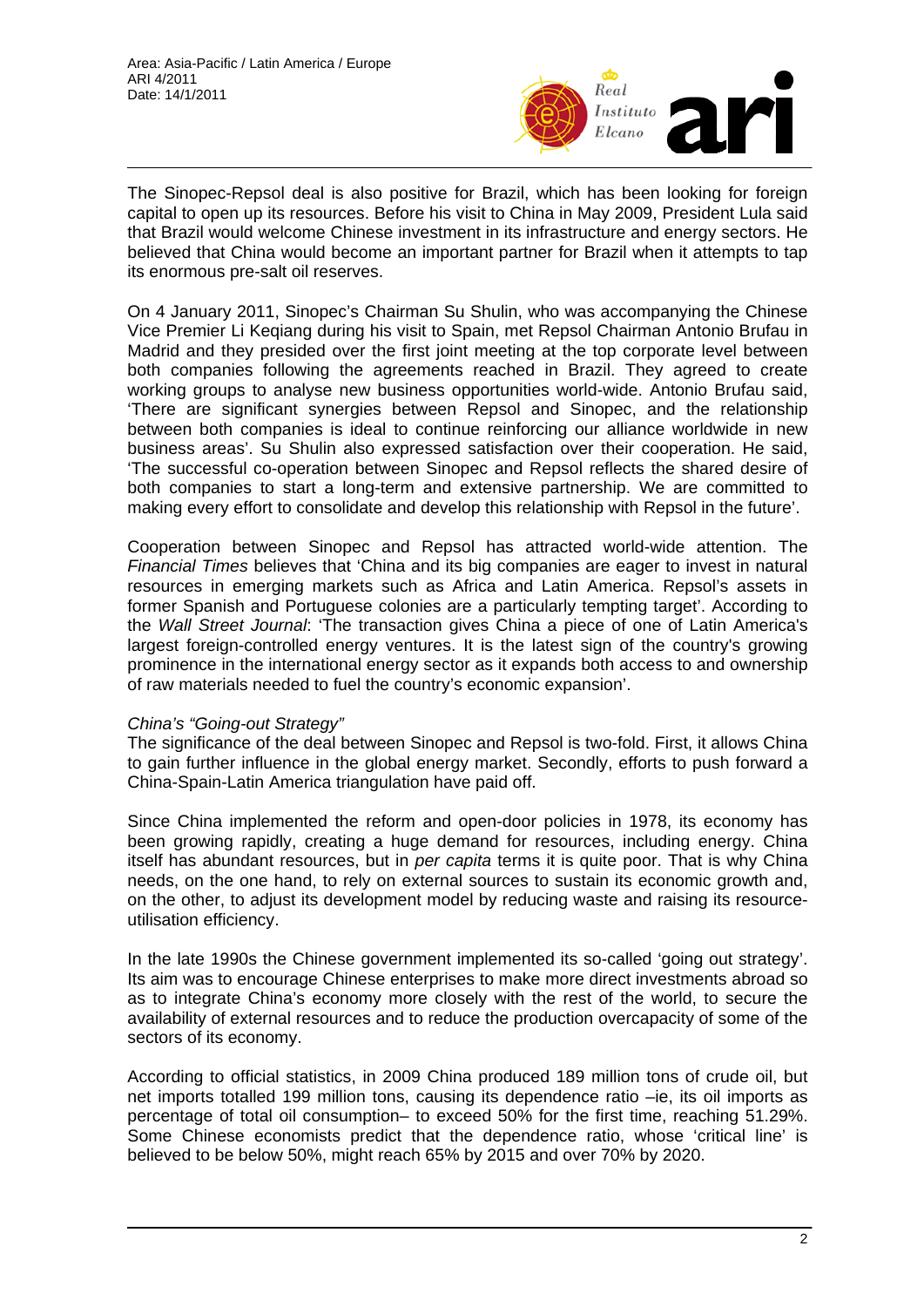

# *Spain's Role as a 'Bridge'*

Bilateral relations between China and Latin America have been developing steadily since the early 2000s. Apart from frequent exchanges of high-level visits, trade and investment have also been growing rapidly. Even strategic partnerships have been established between China and several Latin American countries such as Brazil, Mexico, Argentina and Peru.

China's presence in Latin America has aroused great concern and anxiety in the US Administration, the media and even the public. In fact, China's interest in Latin America is not to challenge the US dominance in the region, its 'back-yard', but to promote South-South cooperation in the economic sphere. Naturally, as a region with a large market and an abundance of resources, Latin America is highly complementary economically with China.

Unlike the US, Spain has been right to suggest that it can offer a helping hand to China to develop its relations with Latin America. It is important that, as early as the start of the new millennium, the Spanish government decided that the Spain-Latin America-Asia-Pacific triangulation was one of the priorities in its 'Asia-Pacific Framework Plan 2000- 2002'.<sup>[1](#page-2-0)</sup> In July 2005 the visiting Spanish Prime Minister, José Luis Rodríguez Zapatero, said to his Chinese hosts in Beijing that Spain would be ready to serve as a 'bridge' for China to develop its relations with Latin America. When President Hu Jintao visited Spain in November 2005, China and Spain issued a joint communiqué in which they expressed their willingness to cooperate around the globe, particularly in Latin America.

Speaking to the Chinese press in 2009, the Spanish Ambassador to Beijing, Carlos Blasco Villa, said that Spain would be happy to see China proceed with its investments in Latin America. When he was asked whether the interests of China and Spain were in competition, since China's relations with Latin America were moving closer, Blasco said, 'Just the opposite. I think closer relations between China and Latin America would contribute to the cooperation between them in making investments in Latin America'. The Ambassador also said that 'Spain would suggest that Latin America should not rely on the US so much, nor should it rely on EU'. He even offered an example of triangular cooperation: 'Huawei and Zhongxin have sold equipment to Spanish companies, which use the Chinese products to build telecom towers in Latin America'.

Spain is certainly in the right place to act as a 'bridge' between China and Latin America. Its affinity with the region in history, language and culture makes it have more common ground than China does. Since the 1990s, with the deepening of Latin America's economic reforms, including privatisation and tariff reductions, Spain has consolidated its economic relations with the region. Through the Ibero-American Summit, Spain's political relations with the region are also on very good terms.

# *Remarkable Progress*

 $\overline{1}$ 

China's first policy paper on Latin America, published in November 2008, might is a milestone in its relations with the region.<sup>[2](#page-2-1)</sup> The paper not only makes China's diplomatic goals there more transparent, but also fills a gap in the country's foreign policy. It

<span id="page-2-0"></span><sup>&</sup>lt;sup>1</sup> Pablo Bustelo (2002), 'Prospects for Spain-Latin America-Asia-Pacific Triangulation', ARI nr 123/2002, Elcano Royal Institute, 20/XII/2002.

<span id="page-2-1"></span> $2$  China published its first policy paper on the EU in October 2003, followed by an African policy paper in January 2006.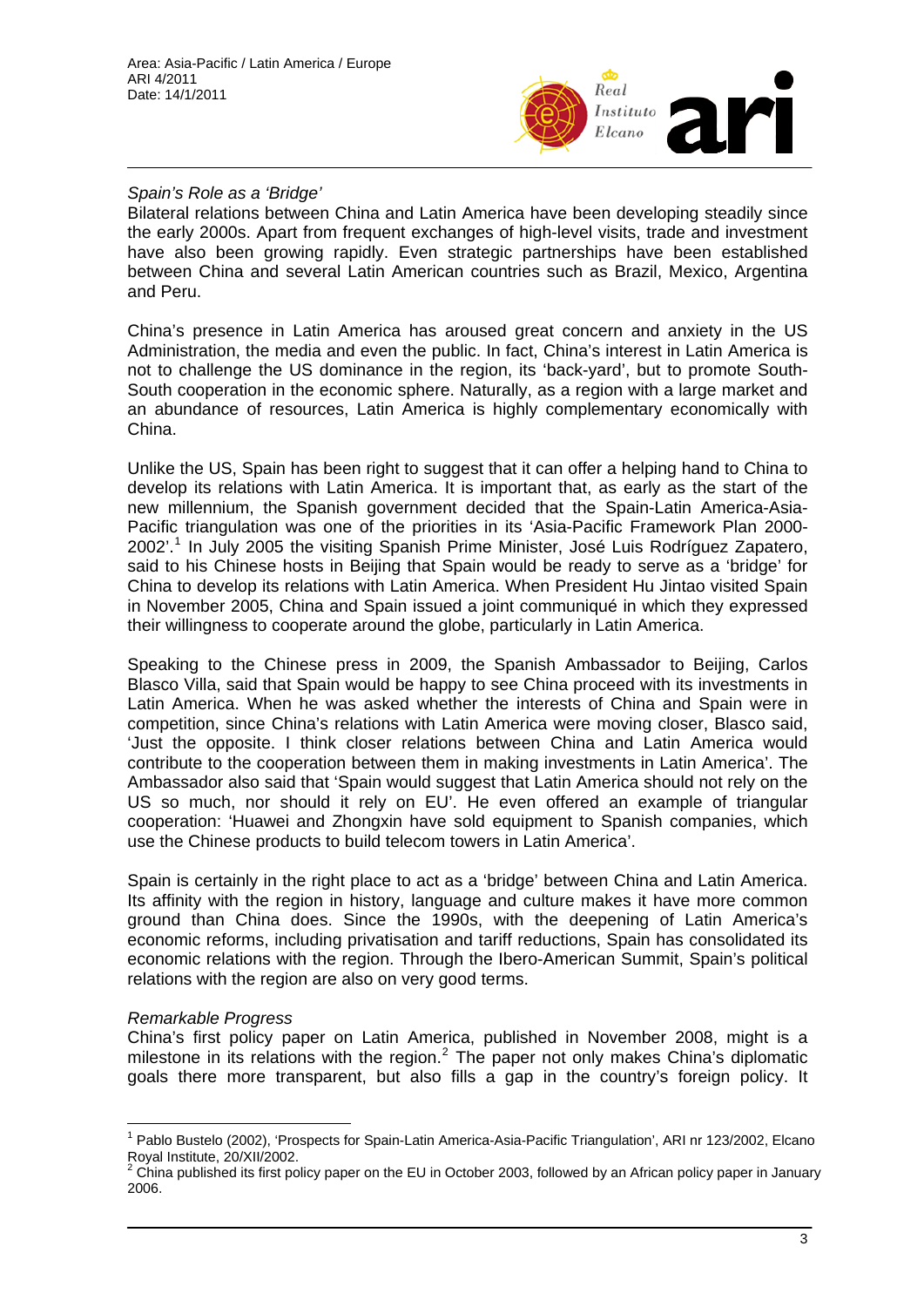

expresses for the first time the Chinese government's wishes to 'view its relations with Latin America and the Caribbean from a strategic height'.

The policy paper emphasises the importance of promoting bilateral trade and economic relationships and also confirms cooperation in 35 fields, including international affairs, judicial and police affairs, science and technology, education, medicine, climate change, disaster relief and exchanges between the military, legislatures, local governments, political parties and high-level officials.

If Spain intends to help China further develop its relations with Latin America, efforts need to be directed towards these 35 areas. Apparently, China hardly needs Spain's help in the political field. But in the economic sphere, Spain can make great contributions. Indeed, cooperation between Sinopec and Repsol is a very promising gesture towards this end.

Much of the Latin American countries' mineral reserves are located in remote areas or high mountains where infrastructures are nowhere to be found. So China and Spain can join hands to pool more funds to build infrastructures for the purpose of increasing access to the minerals.

According to China's 12th Five-Year Plan (2011-15) for economic and social development, the Chinese government will have a greater focus on transforming the country's economic development model. To facilitate the process, the government has vowed to boost domestic demand, promote scientific and technological innovations and take further measures to preserve resources and protect the environment.

Stimulating domestic demand, however, does not mean reducing the country's exports to the world market, including Latin America. Spain has well-established marketing networks in the region. Therefore, it can help China to expand its market share in the region.

China has increasingly recognised the importance of developing renewable energy. Spain, Brazil, Mexico and some other Latin American countries have a relatively advanced technology in the field, so there should be many opportunities for cooperation.

Language and cultural barriers pose challenges for China to expand its presence in Latin America. Although dozens of universities in China have Spanish-language courses and hundreds of students graduate each year, there is still a lack of professionals with fluent Spanish. Spain can offer assistance in this regard. The *Instituto Cervantes de Pekín*, founded in 1991, has done an excellent job by offering Spanish-language training courses. Furthermore, it also organises cultural activities in Beijing so as to enrich the Chinese people's understanding of the cultures of the Spanish-speaking nations.

Apart from technological cooperation between China and Spain in the Latin American market, such as with Huawei and Telefónica, triangulation has recently started to develop in other areas. In early 2010, for instance, Uría y Menéndez, a very prestigious Spanish law firm, opened an office in Beijing. It offers advice to Chinese clients on their investments in Latin America, where Uría has five offices and extensive experience advising foreign investors in the region. Undoubtedly, Uría y Menéndez's service will help Chinese investors to enter Latin America, a region where both political and legal uncertainties, along with cultural differences and geographical distance, are seen to be formidable barriers.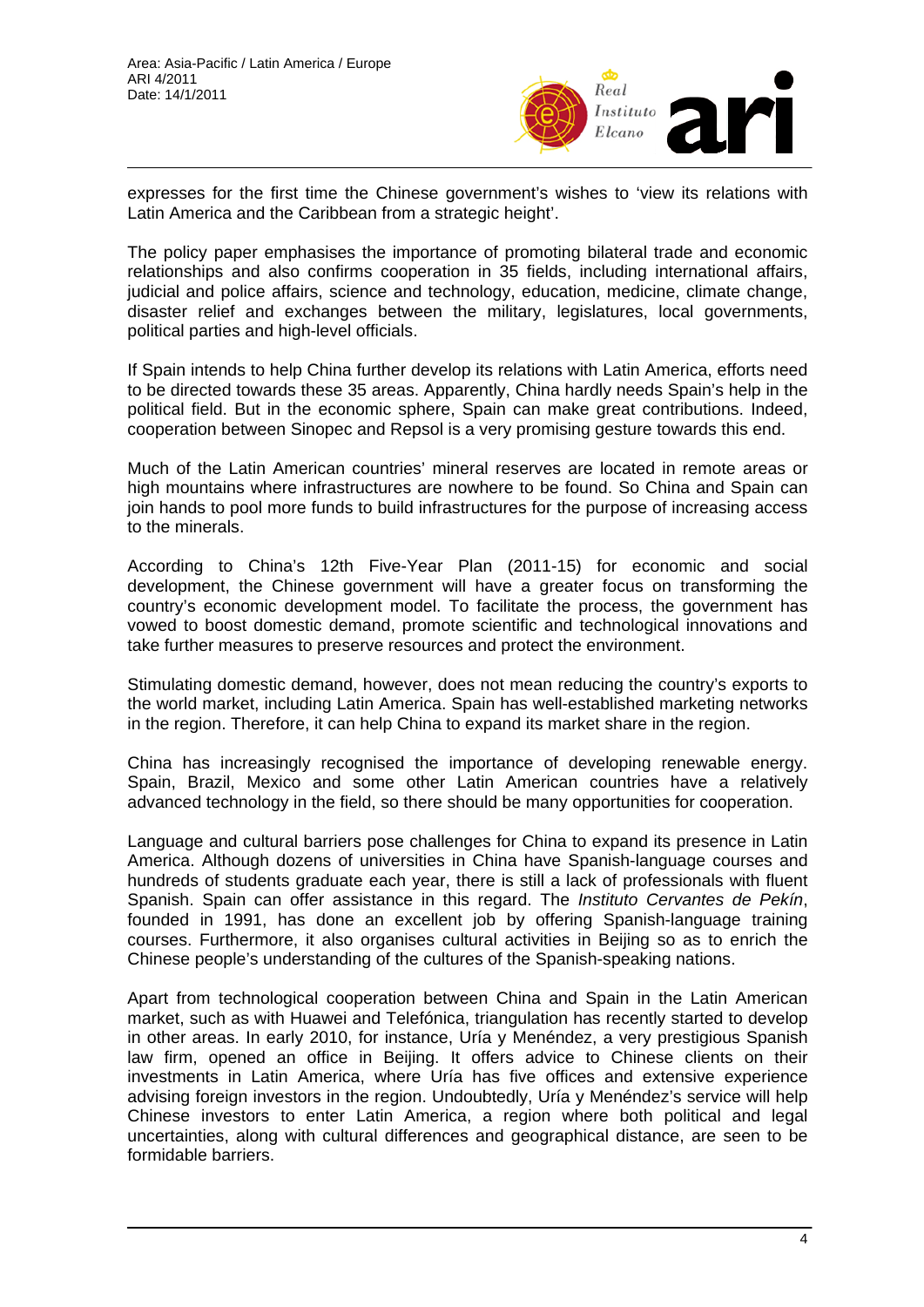

So far Uria y Menéndez has participated in two of the most important Chinese investment transactions in Latin America announced in 2010: the acquisition of seven transmission lines by China's State Grid and the investment by the East China Mineral Exploration & Development Bureau in a mining project.

Financial services is another promising area where China and Spain can cooperate in Latin America, and the first steps seem to be quite fruitful.

In recent years, the social security system has finally come to the centre stage of China's reform programmes and it is believed that in this field China is modelling itself on Chile and other Latin American countries. In November 2010 China's CITIC Bank and BBVA signed a Co-operation Framework Agreement in the Pension Business to jointly advise on the structure of China's pension schemes. The agreement, valid for a period of 12 months, includes collaborative consultation on the structure of China's pension schemes, product design and customer services. Once the 12-month period comes to an end, both parties will evaluate the results of their collaboration and consider continuing co-operation further.

In January 2011 the China Development Bank (CDB), the country's largest banks by assets, signed an agreement with BBVA to foster cooperation between the two banks in business ventures outside China, mainly Latin America, in areas such as project and trade finance, commercial services, derivatives, corporate banking and bonds.

#### *Weak Points to Overcome*

There are more examples of successful triangulation between China, Spain and Latin America. On the Chinese side, pushing for triangulation is economically possible as it has accumulated huge reserves of foreign exchanges. In a strategic perspective, China would also wish to consolidate its presence in Latin America with Spain's help.

Spain has recognised the fact that the rise of Asia is a historically significant trend that will become the defining event of modern times. According to Spain's Foreign Ministry, as the eighth-largest economy in the world, Spain cannot afford to ignore the growing importance of this region on the international scene. In the age of globalisation, the political, economic, security and cultural interests of Spain are also dependent on Asia.

Prominent Spanish scholars, like Pablo Bustelo and Javier Santiso, along with Repsol and Uria y Menéndez, are among the pioneers in pushing for China-Spain-Latin American triangulation and initial progress has been achieved over a short period of time.

However, although both China and Spain have expressed their willingness to cooperate in Latin America, it seems that triangulation is not at the top of the agenda of their bilateral relations. For instance, when the Spanish Prime Minister José Luis Rodríguez Zapatero visitied China in August 2010 he and Chinese Premier Wen Jiabao did not mention a word about their cooperation in Latin America. Wen only said that China and Spain should take more measures to promote trade and investment and jointly maintain the stability of the EU and world financial markets. He expressed the hope that China and Spain will closely coordinate and cooperate in the G20, stand firmly against protectionism and jointly push forward the reform of the international financial system. Rodríguez Zapatero only said that Spain would also like to see deeper bilateral cooperation in trade, investment, culture and tourism and would be ready to further promote strategic cooperation between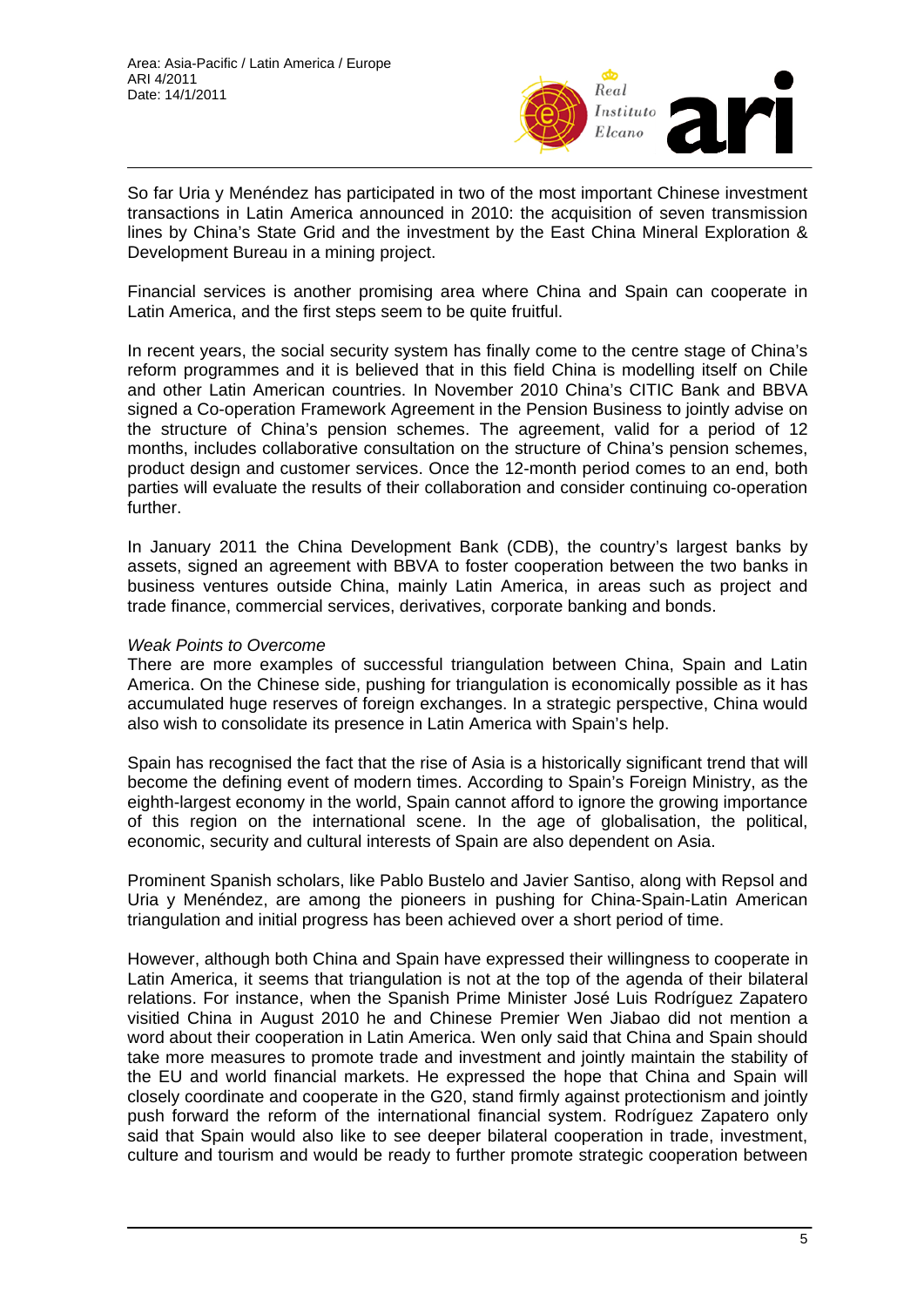

the EU and China by pushing for an early resolution to the major problems in EU-China relations.

In his article titled '*Trabajemos de la mano*' published in the Spanish daily *El Pais* (3/I/2011), Li Keqiang examined the ways and means of promoting bilateral cooperation, but he said nothing about China's cooperation with Spain in Latin America.

Consequently, if we want to see further development of the triangulation, the Chinese and Spanish governments should make bolder efforts to include it in their priority agendas for bilateral relations.

Another weak point is that most of China's public or private small- and medium-sized enterprises are not yet aware of the existence of the important role of Spain as a 'bridge' over which they might enter the Latin American market. Consequently, so far, only the giant state-owned companies have taken advantage of Spain's position. Both the Chinese and Spanish governments need to redouble their efforts to publicise triangulation.

There is one more weak point on the Latin America side. It seems that Latin America's reaction to triangulation is lukewarm and passive. The region is just waiting to be found by China and Spain in the triangulation game, though it cannot be denied that every country there endeavours to attract more foreign investment. Since triangulation involves three parties, active and spontaneous participation on the Latin American side would be extremely productive.

Finally, it must be understood that triangulation sometimes incurs third-party transaction costs. If a Chinese enterprise can find its partner in Latin America and vice versa, why use the Spanish 'bridge'?

**Conclusion:** The triangulation concept is used to indicate the interaction between three regional players, either a regional bloc of nations or individual nations. Even though they may compete in some cases and cooperate in others, the essential feature is the existence of shared interests and current or potential relations among them.

In recent years China's relations with Latin America have been proceeding rapidly. Unlike the US, Spain would be ready to help China develop its relations with the region. This should be interpreted as a very positive and benign offer.

In the political field of the China-Spain-Latin America triangulation, Spain's role as a 'bridge' is quite limited. In other areas, particularly investment and trade, the possibility of cooperation between China and Spain in Latin America is enormous and a very fruitful start has been made.

In order to achieve more progress, the Chinese and Spanish governments should make bolder efforts to include it into the priority agenda for their bilateral relations. Furthermore, efforts must be made to publicise Spain's unique position as a 'bridge' between China and Latin America so as to attract more and more Chinese public or private small- and medium-sized enterprises. At the same time, Latin America needs to be encouraged to take a more active and spontaneous attitudes towards triangulation.